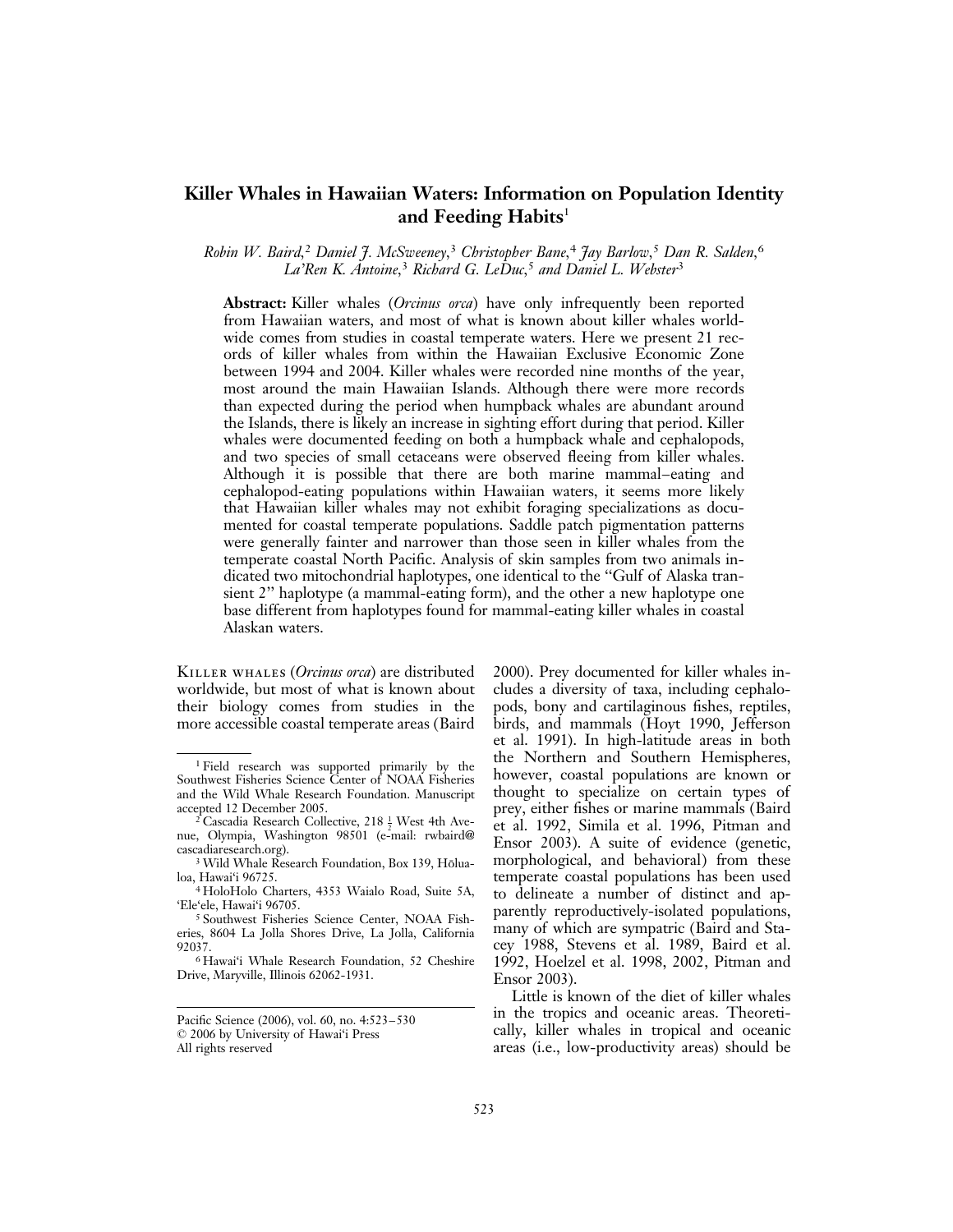less likely to exhibit prey specializations (Baird 2002); diet breadth should increase as the availability of the most highly profitable prey decreases (Baird 2002; see also Pitman and Dutton 2004). The relationship between tropical oceanic populations and the betterstudied temperate populations is also unknown, though given the high degree of structure existing in temperate populations (e.g., Hoelzel et al. 2002), it seems likely that killer whales in tropical oceanic areas may be reproductively isolated from the temperate populations. Despite the paucity of studies in the tropics, their overall abundance there may be quite high. For example, Wade and Gerrodette (1993) provided an estimate for the eastern tropical Pacific of 8,500 individuals. However, density is low in the tropics (Forney and Wade 2006), resulting in little directed research on killer whales.

Sightings in Hawaiian waters are infrequent. Mobley et al. (2001) reported a sighting from March 2000 off the island of Ni'ihau and noted that the most recent previously confirmed record was from 1979. In this report we review and present recent records of killer whales around the main Hawaiian Islands and discuss aspects of their biology based on observations of feeding habits and reactions of other species to killer whales. We also speculate on population discrimination based on external morphology and genetic analyses of two killer whale samples collected around the main Hawaiian Islands.

## materials and methods

Sightings of killer whales in Hawaiian waters were compiled from several sources, including directed cetacean surveys or research projects, commercial whale- and dolphinwatching operations or sportfishing charter operators, and newspaper reports and other published literature. When available, photographs were used to confirm species. In all four cases when fishing vessel charter operators reported killer whales and photographs were available, species identification was confirmed by R.W.B. as killer whales. Given the distinctive color patterns and the ease of discriminating killer whales, as well as their high

public profile, we believe that records of animals from all sources were likely correctly identified to species. Photos were also used to examine pigmentation patterns in relation to population discrimination, and photographs of distinctive individual whales were compared with catalogs of mammal-eating killer whales from western Alaska (held at the National Marine Mammal Laboratory, Seattle; J. Durban, pers. comm.) and all killer whales documented from the tropical Pacific (held at the Southwest Fisheries Science Center, La Jolla; P. Olson, pers. comm.). Photographs from different records within Hawai'i were also compared to address movements of individuals. Mean group size was calculated using all sightings; when only a range in group sizes was available for a particular record the midpoint in the range was used in calculating mean group size. Observations of feeding behavior or reactions of other cetaceans to the presence of killer whales were noted from original observers. Skin samples were collected from one live individual using a remote biopsy system, and from one dead animal, and were stored in a dimethyl sulfoxide (DMSO)/salt solution for genetic analyses.

Genetic analyses of skin samples were undertaken at the Southwest Fisheries Science Center. The entire mtDNA control region was amplified in two overlapping segments from extracted genomic DNA (Qiagen DNeasy #69506). The  $5'$  fragment was amplified using primers H16498 [primer names reference their location within the fin whale sequence published in Arnason al.  $1991$  $(5'-cctg$ aagtaagaaccagatg-3' [Rosel et al. 1994]) and  $L15812 (5'$ cctccctaagactcaaggaag-3'; developed at the Southwest Fisheries Science Center). The 3' fragment was amplified using  $DL3C$  (5'gtgaaaccagcaacccgc-3<sup>7</sup>), ), and 12SC (5'aaggctgggaccaaacctt-3'), both developed at the Southwest Fisheries Science Center. Using the same primers, both strands of each amplified DNA product for each specimen were sequenced independently as mutual controls using standard protocols on the Applied Biosystems Inc. (ABI) model 3100 sequencer. All sequences were aligned using Sequencher software, version 4.1 (Genecodes).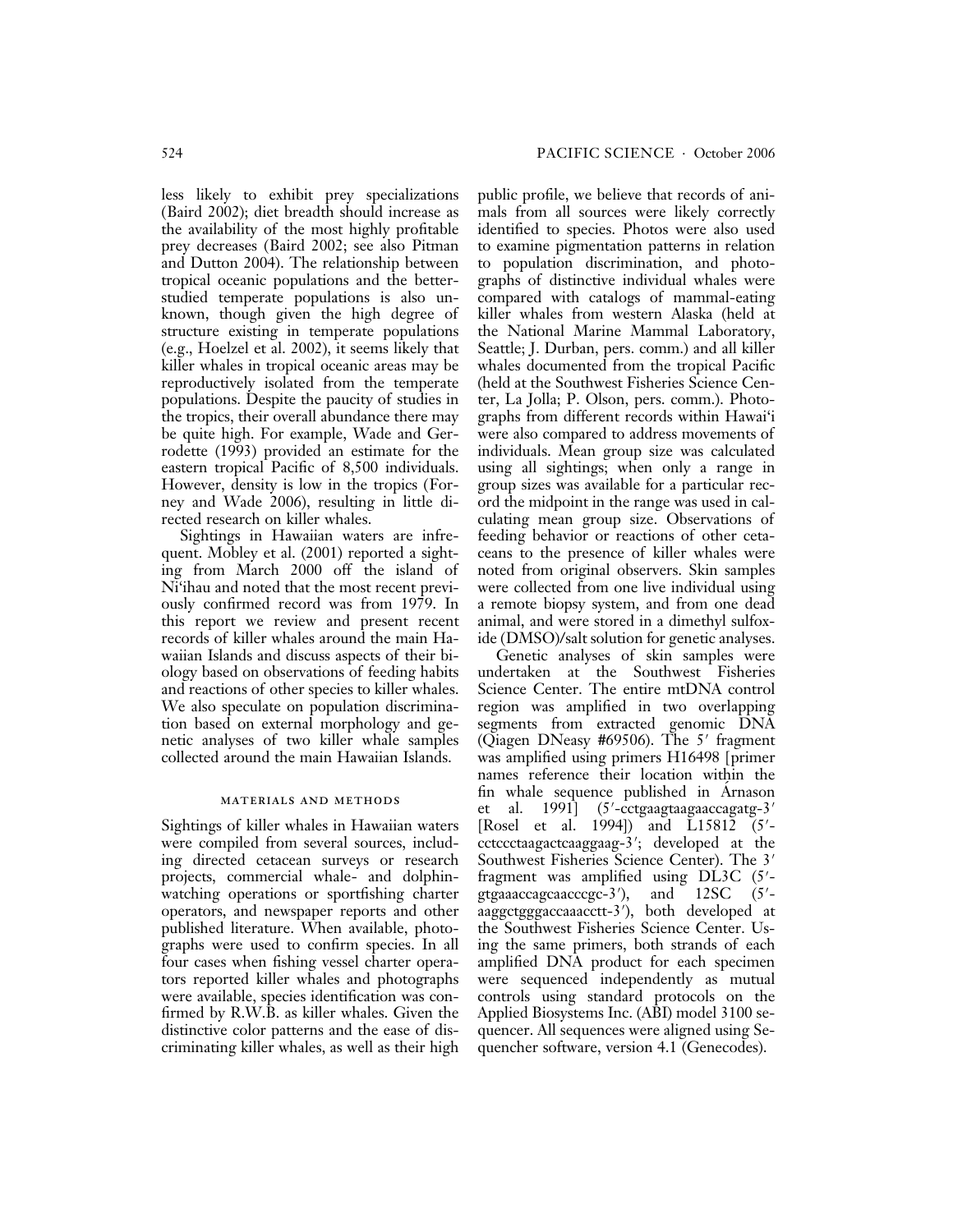### TABLE 1

Records of Killer Whales in Hawaiian Waters since 1994 (Multiple Records in the Same Area on the Same Day Are Listed Once)

| Date                         | Island/Area                            | Group<br>Size             | Lat.<br>$({}^{\circ}{\rm N})$ | Long.<br>$({}^{\circ}W)$ | Evidence <sup>a</sup> | Comments                                | Source                                                        |
|------------------------------|----------------------------------------|---------------------------|-------------------------------|--------------------------|-----------------------|-----------------------------------------|---------------------------------------------------------------|
| 18 July 1994<br>15 Aug. 1994 | W Hawai'i<br>W Hawai'i                 | 5<br>6                    | 19.90<br>19.75                | 156.25<br>156.18         | E.F.C.O.<br>E.F.C.O.  |                                         | W. $\text{CaseV}^b$<br>M. Parker, $^b$ W.<br>$\text{CaseV}^b$ |
| 18 Jan. 1996<br>18 Aug. 1997 | W Hawai'i<br>E Kaua'i                  | 2<br>1                    | 19.39                         | 156.01                   | E.F.C.O.<br>Photos    |                                         | $N.$ Issacs <sup>b</sup><br>S. K. Salibi                      |
| 12 Jan. 1998                 | W Hawai'i                              | 2                         | 19.77                         | 156.20                   | Photos                | Harassing humpback<br>whale             | L. Antoine, J. $\text{Ross}^b$                                |
| 15 Jan. 1998<br>18 Jan. 1998 | W Hawai'i<br>W Hawai'i                 | 3<br>3                    | 19.68<br>19.37                | 156.08<br>155.99         | E.F.C.O.<br>E.F.C.O.  |                                         | D. Boudea $\bar{b}$<br>$N.$ Issacs <sup>b</sup>               |
| 30 Jan. 1998<br>6 Mar. 1998  | W Kaua'i<br>NE Ni'ihau                 | 1 <sup>c</sup><br>$4 - 5$ | 21.9<br>22.03                 | 159.88<br>160.02         | E.O.<br>E.O.          |                                         | C. Bane<br>C. Bane                                            |
| 18 May 1998<br>Feb. 2000     | F. F. Shoals <sup>d</sup><br>W Hawai'i | 3<br>$\overline{4}$       | 23.5                          | 166.0                    | E.O.<br>Photos        | Avoidance by Stenella                   | I. Kinan<br>C. Haupert                                        |
| 20 Mar. 2000                 | SW Ni'ihau                             | 5                         | 21.82                         | 160.33                   | Photos                | attenuata                               | Mobley et al. (2001)                                          |
| 20 Mar. 2001                 | Kaua'i                                 | 5                         | 21.93                         | 159.88                   | Photos                | Feeding on<br>humpback whale            | C. Bane                                                       |
| 1 Sept. 2001                 | W Lana'i                               | 6                         | 20.65                         | 157.14                   | Photos                | Feeding on<br>"octopus"                 | Shimote (2001),<br>Roberts and<br>Meadows (2004)              |
| mid-Feb. 2002                | W Hawai'i                              | $\overline{4}$            | 19.66                         | 156.21                   | Photos                |                                         | K. Mongreig,<br>Rizzuto (2002)                                |
| 11 Sept. 2002                | Offshore                               | 3 <sup>e</sup>            | 26.93                         | 179.93                   | E.O.                  |                                         | Barlow et al. (2004)                                          |
| 12 Nov. 2002                 | Offshore                               | 10 <sup>e</sup>           | 24.34                         | 166.23                   | Photos                | Feeding on 1 by 6 m<br>chunk of whale?  | Barlow et al. (2004)                                          |
| 10 May 2003                  | W Hawai'i                              | $\overline{4}$            | 19.66                         | 156.08                   | Photos                | 1 biopsy, avoidance<br>by Peponocephala | Baird et al. (2003)                                           |
| 18 May 2003                  | W Hawai'i                              | 6                         |                               |                          | E.O.                  | Attacking Stenella<br>attenuata         | T. Bradford, Rizzuto<br>(2004)                                |
| 25 May 2003                  | W Hawai'i                              | ~1                        |                               |                          | E.O.                  |                                         | T. Bradford, J.<br>Heintz                                     |
| 6 Apr. 2004                  | E Lana'i                               | 1                         | 20.79                         | 156.80                   | Photos                | Live stranded, squid<br>in stomach $f$  | D. Salden                                                     |

<sup>a</sup> E.F.C.O., experienced fishing charter operator (see text); E.O., experienced observer (individuals with previous and/or subsequent experience with killer whale identification).

 $b$  Personal communication to D.J.M.

<sup>c</sup> Encounter duration short and in rough seas; therefore group size may have been larger.

 $\real^d$  French Frigate Shoals.

<sup>e</sup> Group size based on original observer notes; numbers reported incorrectly in Barlow et al. (2004).

 $f$  Squid recorded in stomach (M. B. Hanson, pers. comm.).

#### results and discussion

We compiled 21 records of killer whales from Hawaiian waters from July 1994 through April 2004 (Table 1). Although only 10 of the records are confirmed by photographs, an additional six were by experienced observers, and the remaining five were by four fishing charter operators with a combined 125 yr of fishing experience in Hawai'i. These latter four individuals have reliably identified several hundred sightings of small cetaceans in past reports confirmed by one author (D.J.M.) and thus their identifications are considered accurate. In two periods ( January 1998, May 2003) there were multiple records (two or three) in the same area within a few weeks of each other, and it is possible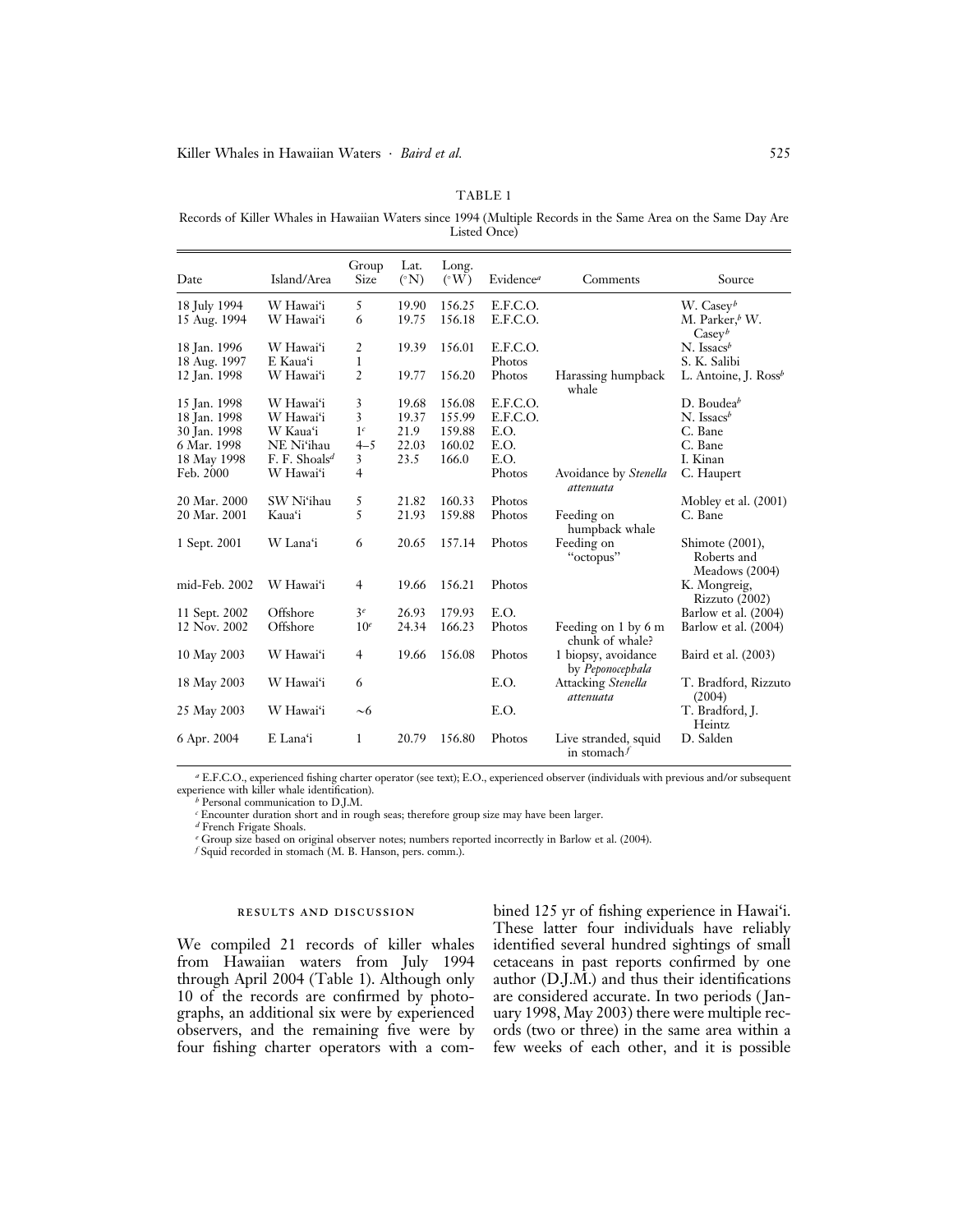that these represent repeated sightings of the same group of whales remaining in the area for a short period. In each case at least one of these reports was confirmed by photographs (Table 1). Given that Mobley et al. (2001) noted only two known records from 1979 through 2000, this represents either a dramatic increase in the presence of killer whales in Hawaiian waters in recent years or, more likely, an increase in reporting of sightings. These records represent an average of almost two sightings per year around the main Hawaiian Islands. Still, it seems that killer whales should be considered rare around the Hawaiian Islands, given the ease of recognizing this species, the number of potential observers on the water (including researchers on vessel and aerial platforms, as well as commercial whale- and dolphinwatching companies and sportfishing charter operators), and the fact that many of these records are of sufficient public interest to make it into the media. For example, in smallboat-based surveys for cetaceans around the main Hawaiian Islands from February 2000 through November 2005, covering just over 30,000 km of trackline over 295 days, there were 584 sightings of odontocetes (R.W.B., unpubl. data), yet only one killer whale sighting (the 10 May 2003 record in Table 1). There is one estimate of population size in the Hawaiian Exclusive Economic Zone  $(EEZ)$  (an area of almost 2.5 million  $km^2$ ), of 349 individuals (Barlow 2006), though the precision of the estimate is low  $(CV = 0.98)$ . A comparison of density estimates throughout the Pacific (Forney and Wade 2006) indicates that killer whales within the Hawaiian EEZ have among the lowest density of any area.

Group sizes reported from Hawaiian sightings ranged from 1 to 10 individuals (Table 1), with a mean group size of 4.2  $(SD = 2.1)$ , similar to the mean group size reported for killer whales in the eastern tropical Pacific (5.4 [ Wade and Gerrodette 1993]) and off Peru (4.5 [Garcia-Godos 2004]), and for mammal-eating killer whales in temperate coastal waters of the eastern North Pacific (4.2 [Baird and Dill 1996]).

Precise dates were not available for all

records, but there are occurrences in nine different months of the year representing all seasons: winter ( January–March), spring (April/May), summer ( July–September), and fall (November). Although two records are from waters far offshore to the west (though still within the Hawaiian EEZ), and one is from French Frigate Shoals in the Northwestern Hawaiian Islands, main-island records include all seasons except fall, suggesting that killer whales may use the waters around the main Hawaiian Islands year-round. Mobley et al. (2001) previously noted killer whale records from Hawaiian waters only during the "winter" (December– March) and commented on the overlap with humpback whales (Megaptera novaeangliae) migrating to the Hawaiian Islands. Eleven of our 21 records (Table 1) were from months ( January–April) when humpback whales are most abundant around the Hawaiian Islands. However, despite the fact that these records came from a variety of different sources, it is likely that there is an overall increase in ''effort'' in winter periods. Five of the 21 records either were recorded incidentally to humpback whale research or came from commercial dolphin- or whale-watching vessels. Some operators run trips year-round, but the majority of trips are during the period of humpback whale abundance. Over the last 20 yr there have been three to six research vessels and 25–30 commercial whale-watching vessels working on a daily basis in the area where humpback whales are most abundant in Hawaiian waters, and yet relatively few sightings of killer whales have resulted. It is possible that killer whales in Hawaiian waters avoid these areas of high vessel traffic. In one sighting (10 May 2003), we observed a sportfishing charter vessel with trolling gear in the water change direction to approach the group of killer whales at approximately 15 km/hr. Sportfishing charter vessels in Hawaiian waters frequently troll through groups of small cetaceans to try to catch fish that might be associated with the cetaceans. In this case the killer whale group appeared to accelerate and began high-speed traveling away from the vessel. If killer whales in Hawaiian waters are frequently approached in this way it is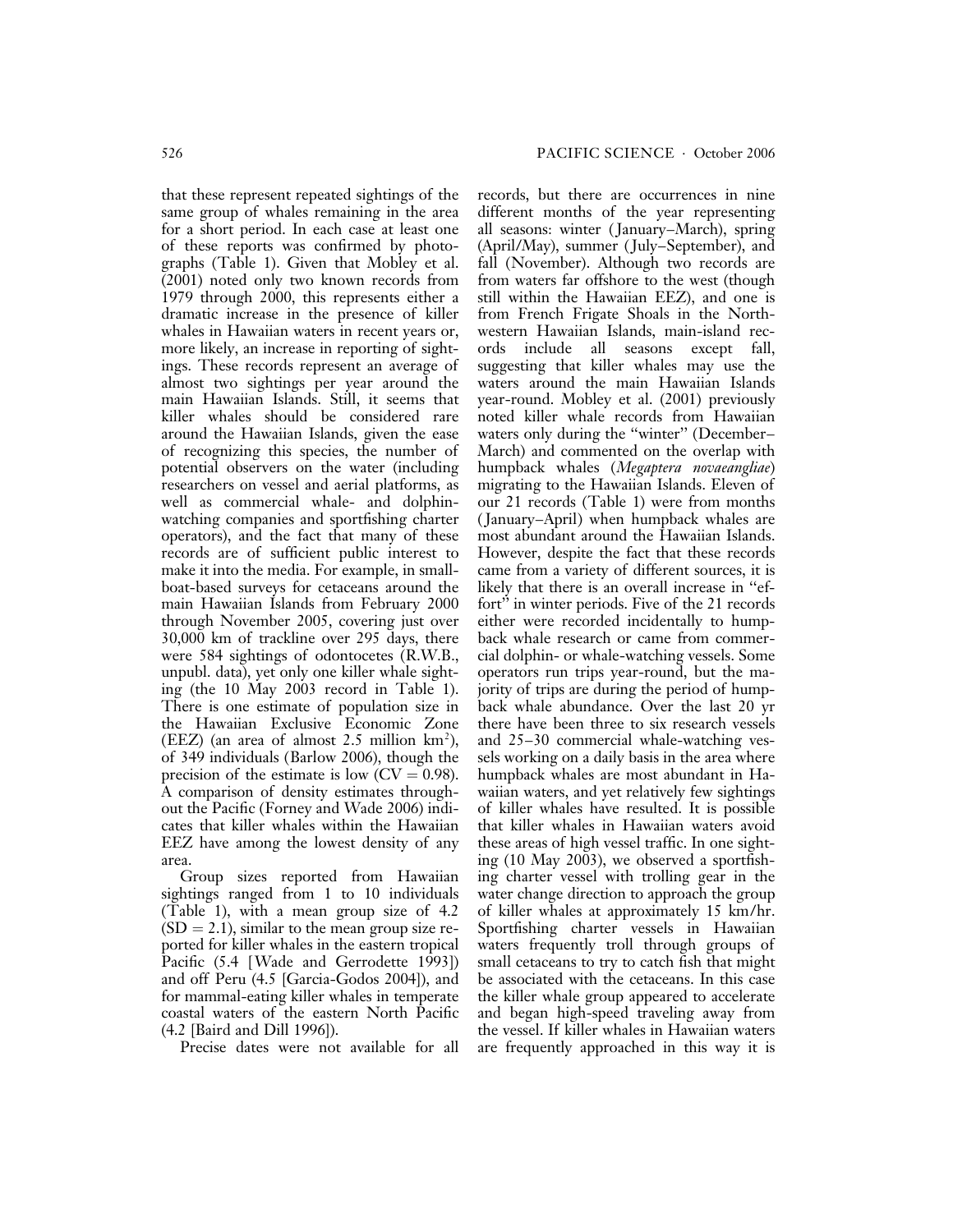possible that they may avoid areas with large numbers of vessels.

Information on diet of Hawaiian killer whales comes from eight different records (Table 1). The single record of killer whales feeding on a humpback whale off Kaua'i is the first evidence that Hawaiian killer whales feed on humpbacks. In this case the killer whales were first seen after the humpback was already killed, and several whales in the group were seen carrying large (1–2 m) pieces of flesh that were clearly recognizable as from a humpback whale (e.g., ventral pleats visible [C. Bane, pers. obs.]). Three groups (February 2000, 10 May 2003, and 18 May 2003) were first seen after other cetaceans in the area apparently reacted to the presence of the killer whales by fleeing (i.e., the fleeing animals were the cue for noticing the groups of killer whales). In February 2000, a group of pantropical spotted dolphins (Stenella attenuata) were seen traveling at high speed and the killer whales were noted soon afterward, behind where the group of spotted dolphins had been. On 10 May and 18 May 2003, melon-headed whales (Peponocephala electra) and pantropical spotted dolphins, respectively, were observed swimming at high speed in multiple directions (radiating outward from a central point), with the killer whales appearing near where the animals had first been seen. Such evasive behavior by both species suggests that they viewed the killer whales as a threat, implying that Hawaiian killer whales either feed on small cetaceans, at least occasionally, or may otherwise harass them. In the presence of killer whales that feed exclusively on fish, other species of marine mammals typically show no reaction to their presence ( Jefferson et al. 1991), though there have been observations of fish-eating killer whales harassing and even killing other species of marine mammals (Ford et al. 1998; R.W.B., pers. obs.). That Hawaiian killer whales feed on cephalopods was illustrated from two additional records, one observation of a group feeding on an ''octopus,'' and the second of squid beaks recovered from the stomach of a stranded killer whale (Table 1). Although there is no information to determine whether the whales seen feeding on cephalopods are part of the same population as those involved in the humpback whale attack or the groups that elicited the response by melon-headed whales and pantropical spotted dolphins, this diversity of prey types suggests that killer whales in Hawaiian waters may not specialize only on marine mammals as seen in some temperate populations of killer whales in the North Pacific.

Three types of available information are relevant to population discrimination: (1) scarring patterns, (2) external morphology (pigmentation patterns), and (3) genetic analyses of skin samples. Although photographs were available from a number of encounters, photo quality was insufficient in most to recognize distinctive individuals for comparisons among sightings or with killer whale catalogs elsewhere. Comparisons of identification photographs of the four individuals from the 10 May 2003 sighting with the stranded animal from April 2004, with one individual from the February 2002 sighting, and with other catalogs of killer whales ( J. Durban, P. Olson, pers. comms.) did not reveal a match. Examination of photographs taken from the 10 May 2003 encounter indicated two individuals with white oval scars indicative of cookie-cutter shark bite wounds (Figure 1), suggesting that these whales spend some portion of their time in the deep waters where cookie-cutter sharks are found, unlike killer whales in the better-studied coastal temperate populations on the west coast of North America. Pigmentation patterns do vary among populations and have been used to address population identity in temperate coastal populations of killer whales (Baird and Stacey 1988). Saddle patch photographs were available from seven individuals from three sightings in Hawai'i, and all were generally similar to those documented for mammal-eating killer whales from temperate nearshore waters in the eastern North Pacific, with no black intruding into the saddle patch (Baird and Stacey 1988). However, saddle patches were narrower and fainter (Figure 1) than those seen in temperate coastal populations ( J. Durban, pers. comm.), similar to those seen for killer whales in the eastern tropical Pacific (P. Olson, pers. comm.).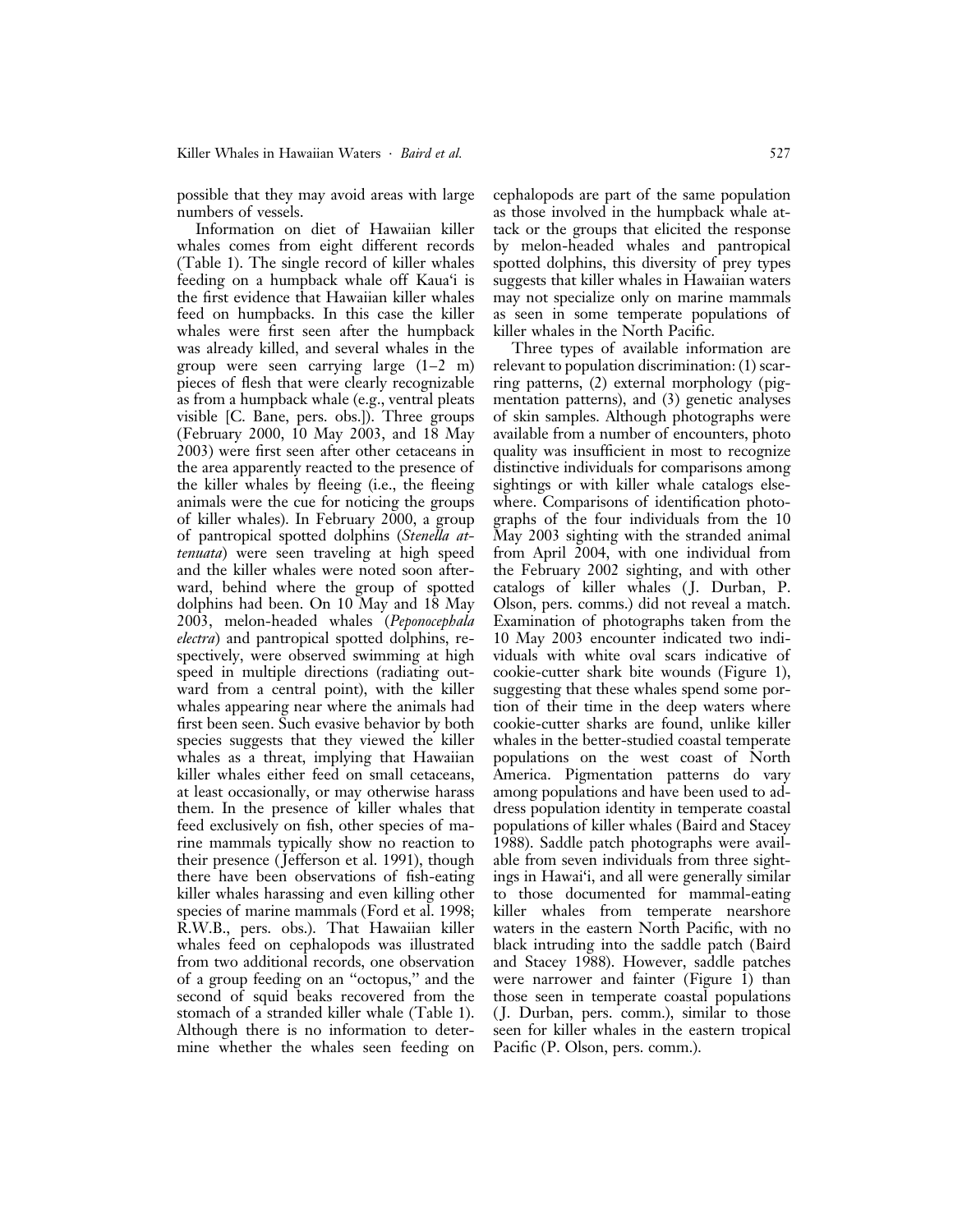

FIGURE 1. Killer whales photographically documented off the west side of the island of Hawai'i, 10 May 2003, showing faint and narrow saddle patches, and white oval scars typical of healed cookie-cutter shark bites.

Two different control region sequences (989 bp) were documented for the two genetic samples. One was identical to the ''Gulf of Alaska Transient 2'' (GAT2) haplotype; the other was one base different from the GAT haplotype and one base different from the AT1 (Alaska "transient" 1) haplotype (haplotype designations are from Barrett-Lennard 2000). The latter haplotype has been documented once before in Hawaiian waters (Southwest Fisheries Science Center, unpubl. data) but not elsewhere, despite substantial sampling from killer whales throughout the coastal waters of western North America, the Aleutians, the Bering Sea, and eastern Russia (Barrett-Lennard 2000, Hoelzel et al. 2002; Southwest Fisheries Science Center, unpubl. data; combined  $n = 608$  killer whale samples). Killer whale haplotypic diversity is extremely low, with most populations having only a single mitochondrial haplotype (Hoelzel et al. 2002).

Cetacean density is higher around the main Hawaiian Islands compared with surrounding pelagic areas (Barlow 2006), and several species of cetaceans in Hawai'i have been documented having island-associated populations, some with genetic differentiation suggesting reproductive isolation from populations elsewhere in the tropical Pacific (Galver 2002, Chivers et al. 2003). Both findings are presumably due to higher primary productivity close to shore (Doty and Oguri 1956) and the predictable occurrence of benthic fish and island-associated mesopelagic prey (Reid et al. 1991), encouraging the presence of island-associated populations. The distinctive saddle patch pigmentation patterns and a unique mitochondrial haplotype for Hawaiian killer whales both imply that there may be genetic differentiation from populations from the coastal temperate waters of western North America, though clearly more samples and photographs are needed to con-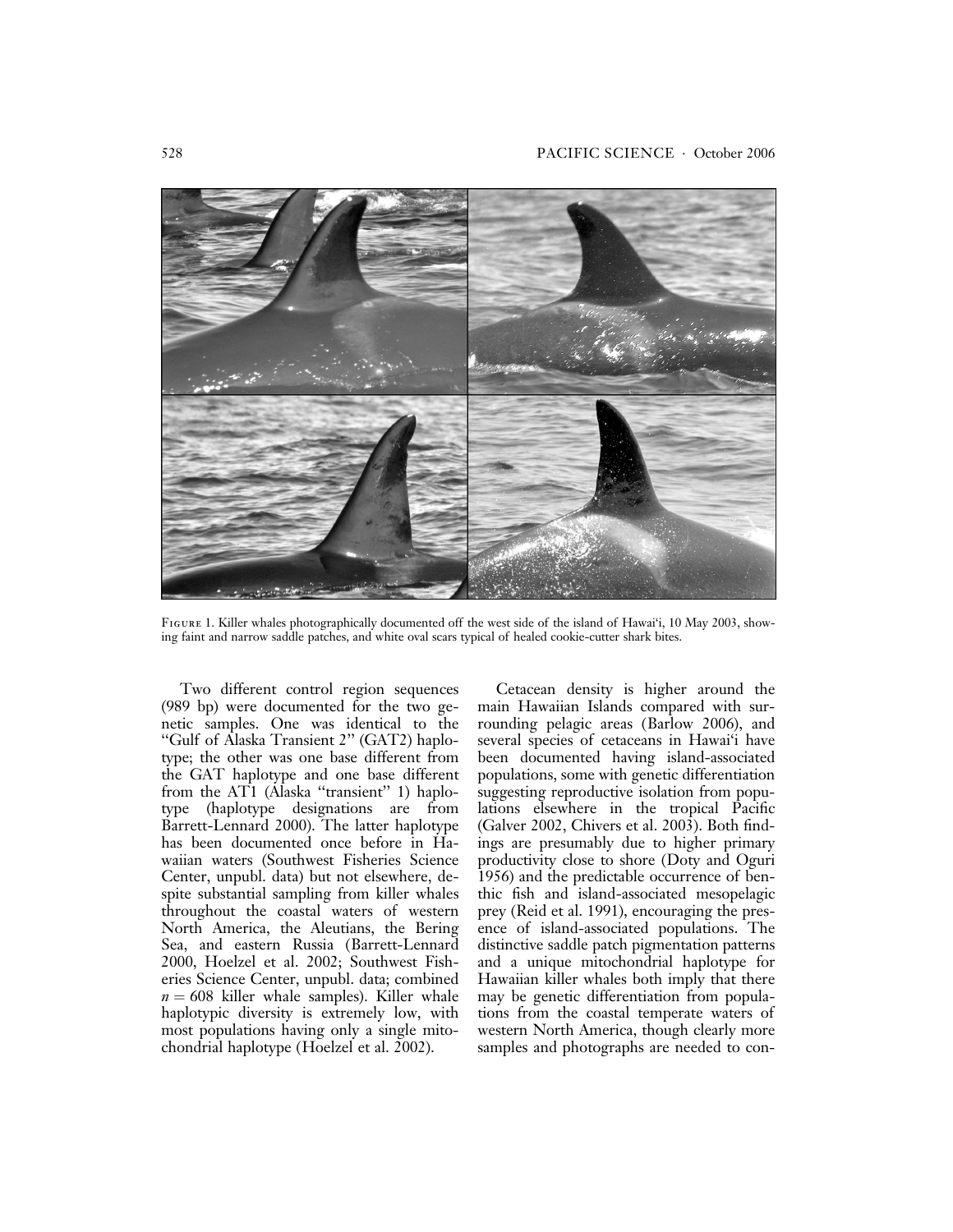firm this. Whether killer whales in Hawai'i are isolated from killer whale populations elsewhere in the tropical Pacific will require analysis of additional samples collected throughout the tropical Pacific. With one shared mitochondrial haplotype with Gulf of Alaska mammal-eating killer whales, analyses of nuclear DNA will also be required.

# acknowledgments

We thank Chuck Haupert and other charter vessel captains and crews for providing information on sightings, Renata Goetzendorfer for providing a photo from the February 2002 sighting, and Kelly Robertson for assisting with genetic analyses. Genetic samples used in the analyses presented here were collected under NMFS Scientific Research Permit no. 774-1437 or provided by the Hawaiian Islands stranding network. Annie Douglas, John Durban, Megan Ferguson, Joseph Mobley, Paula Olson, Gretchen Steiger, and an anonymous reviewer all provided helpful comments on the manuscript.

# Literature Cited

- Arnason, U., A. Gullberg, and B. Widegren. 1991. The complete nucleotide sequence of the mitochondrial DNA of the fin whale, *Balaenoptera physalus*. J. Mol. Evol. 33:556–568.
- Baird, R. W. 2000. The killer whale—foraging specializations and group hunting. Pages 125–153 in J. Mann, R. Connor, P. Tyack, and H. Whitehead, eds. Cetacean societies: Field studies in behavior. University of Chicago Press, Chicago, Illinois.

-. 2002. Killer whales of the world natural history and conservation. Voyageur Press, Stillwater, Minnesota.

- Baird, R. W., P. A. Abrams, and L. M. Dill. 1992. Possible indirect interactions between transient and resident killer whales: Implications for the evolution of foraging specializations in the genus *Orcinus*. Oecologia (Berl.) 89:125–132.
- Baird, R. W., and L. M. Dill. 1996. Ecological and social determinants of group size

in transient killer whales. Behav. Ecol. 7:408–416.

- Baird, R. W., D. J. McSweeney, D. L. Webster, A. M. Gorgone, and A. D. Ligon. 2003. Studies of odontocete population structure in Hawaiian waters: Results of a survey through the main Hawaiian Islands in May and June 2003. Report prepared under Contract No. AB133F-02-CN-0106 from the National Oceanic and Atmospheric Administration, Western Administrative Support Center, 7600 Sand Point Way N.E., Seattle, Washington.
- Baird, R. W., and P. J. Stacey. 1988. Variation in saddle patch pigmentation in populations of killer whales (Orcinus orca) from British Columbia, Alaska, and Washington State. Can. J. Zool. 66:2582–2585.
- Barlow, J. 2006. Cetacean abundance in Hawaiian waters estimated from a summer/ fall survey in 2002. Mar. Mamm. Sci. 22: (in press).
- Barlow, J., S. Rankin, E. Zele, and J. Appler. 2004. Marine mammal data collected during the Hawaiian Islands cetacean and ecosystem assessment survey (HICEAS) conducted aboard the NOAA ships McArthur and David Starr Jordan, July– December 2002. NOAA Tech Mem. NOAA-TM-NMFS-SWFSC-362.
- Barrett-Lennard, L. G. 2000. Population structure and mating patterns of killer whales *(Orcinus orca)* as revealed by DNA analysis. Ph.D. thesis, University of British Columbia, Vancouver.
- Chivers, S. J., R. G. LeDuc, and R. W. Baird. 2003. Hawaiian Island populations of false killer whales and short-finned pilot whales revealed by genetic analyses. Page 32 in Abstracts of the 15th Biennial Conference on the Biology of Marine Mammals, 14– 19 December 2003, Greensboro, North Carolina. Society for Marine Mammalogy, Lawrence, Kansas.
- Doty, M. S., and M. Oguri. 1956. The island mass effect. J. Cons. Int. Explor. Mer 22:33–37.
- Ford, J. K. B., G. M. Ellis, L. G. Barrett-Lennard, A. B. Morton, R. S. Palm, and K. C. Balcomb. 1998. Dietary specialization in two sympatric populations of killer